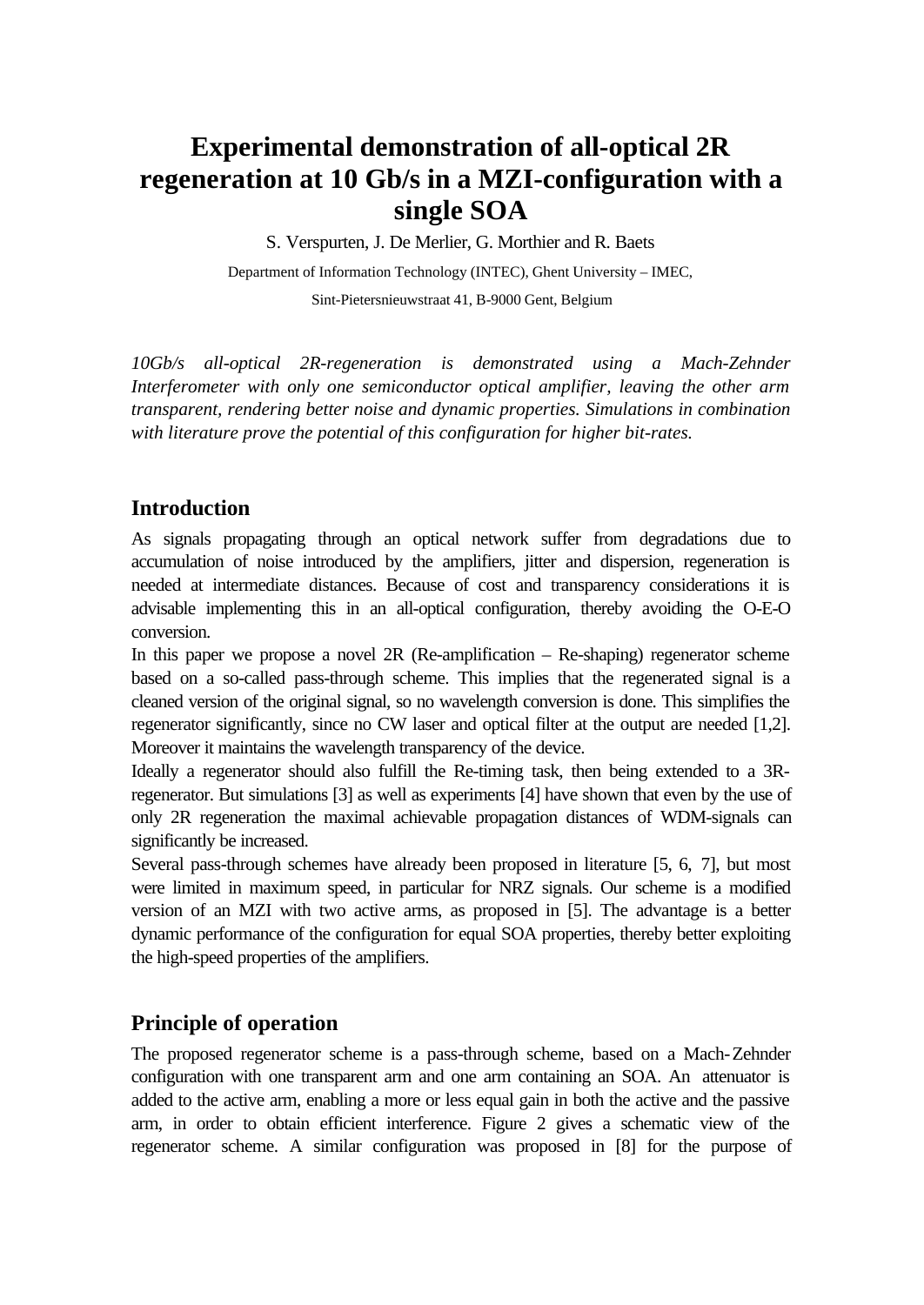wavelength conversion, but was not further exploited because it didn't result in the same benefits for the wavelength converter as it does when used in a pass-through scheme.

This configuration has several advantages as compared to the regenerator scheme proposed in [5]. The fact that one arm is transparent, allows obtaining higher speeds. Indeed, if both arms of the interferometer are active, the input power levels for zero and one must be in the neighborhood of the input saturation power levels of both SOAs. It is then not possible to increase the speed because one of the SOAs can not be operated in deep saturation. An increase in applied currents could only partially solve the problem, because this results in an increased amount of ASE, which then starts to control the dynamics. This makes it possible to enhance the speed at moderate input power [9], but also increases the amount of added noise to the regenerated signal, which is of course undesirable.

With only one SOA one can increase the input power, which is no longer restricted to a certain power interval once the current is set, rendering higher speeds with the same type of SOAs.



Figure 1. (a) Simulated static regeneration curve, (b) Simulated in- and output eye diagrams at 10 Gb/s

#### **Simulation results**

To check the feasibility of the proposed approach, simulations were carried out using a multisection 1D single mode SOA-model, including forward and backward propagating ASE. Gain suppression was included in the model because it significantly influences the dynamics of the component. A device with a length of 1 mm and an optical confinement factor of 0.45 was used. For the material parameters typical values were used.

The MZI output signal was calculated as the interference of the input signal and the SOA output signal to which a constant phase difference and attenuation was added. The constant phase difference will in practice be realized by a slight change in applied current to the SOA.

Figure 1.a depicts a static regeneration curve obtained in this way. From the simulations it becomes clear that regeneration can only be achieved for modest input signal extinction ratios (ERs), because of the fast phase change of the signal propagating through the SOA with increasing input power.

For the dynamic simulations a  $2^9$ -1 PRBS NRZ signal with Gaussian distribution on both zero and one level, and with rise and fall times of 1/10 of the bit period was applied to the MZI. Figure 1.b shows the resulting eye diagrams of input and corresponding output signal. From those it is clear that the signal has been regenerated. A clear suppression of the noise on the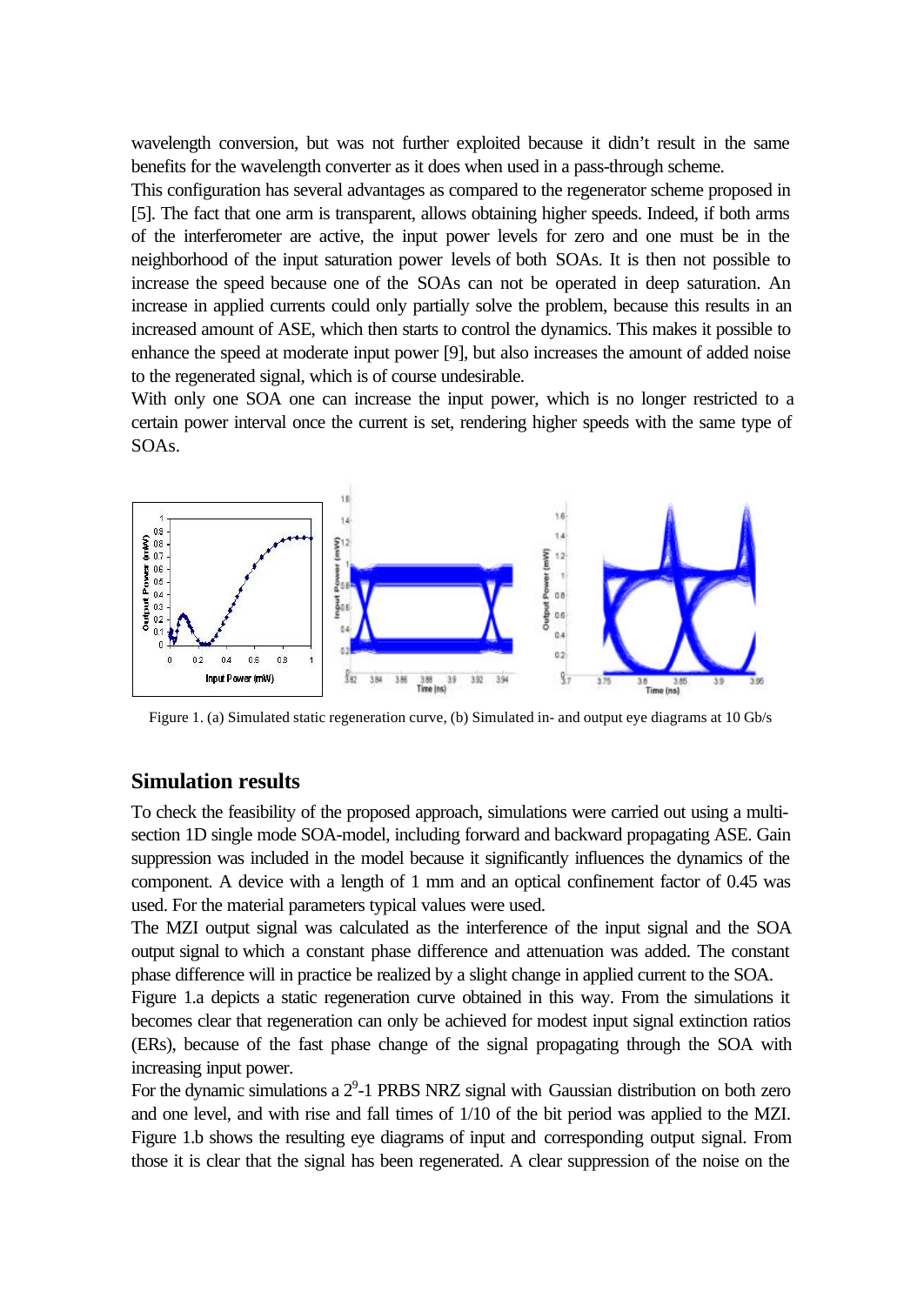zero level was observed in combination with an increase in ER from 5.5 dB to 12 dB. Also the noise on the one level is slightly suppressed.

The simulation results prove the feasibility of the configuration for regeneration up to at least 10 Gb/s, when a component with given properties is used. If a component as described in [10], exhibiting a carrier recovery time  $\langle 14 \rangle$  ps, could be used in the same configuration, regeneration up till 40 Gb/s must be possible.



Figure 2. Experimental set-up for the 2R regeneration scheme. The dashed rectangle encloses the regenerator configuration.

## **Dynamic measurements at 10 Gb/s**

Figure 2 shows the experimental set-up used in the measurements. A CW signal from a tunable laser is modulated with a PRBS sequence of word length  $2^{31}$ -1 to generate the data signal. An EDFA is used to amplify the signal to the desired power level. The interferometer was constructed using fiber-based 3dB couplers, a fiber-pigtailed SOA and a variable attenuator. A 10 Gb/s receiver detected the signal.

To investigate the quality of the configuration, static input-output characteristics were measured. By controlling the applied current to the SOA and the attenuation, good static regeneration curves were achieved. An example is shown in figure 3.a. We see that, under static or low bit-rate operation, an ER improvement of 13 dB can be achieved. We also observe a larger Input Power Dynamic Range as compared to the simulation results, probably because the SOA is not as strongly saturated.



Figure 3. (a) Experimentally obtained static regeneration curve. (b) Eye diagrams of in- and output signals at 10 Gb/s.